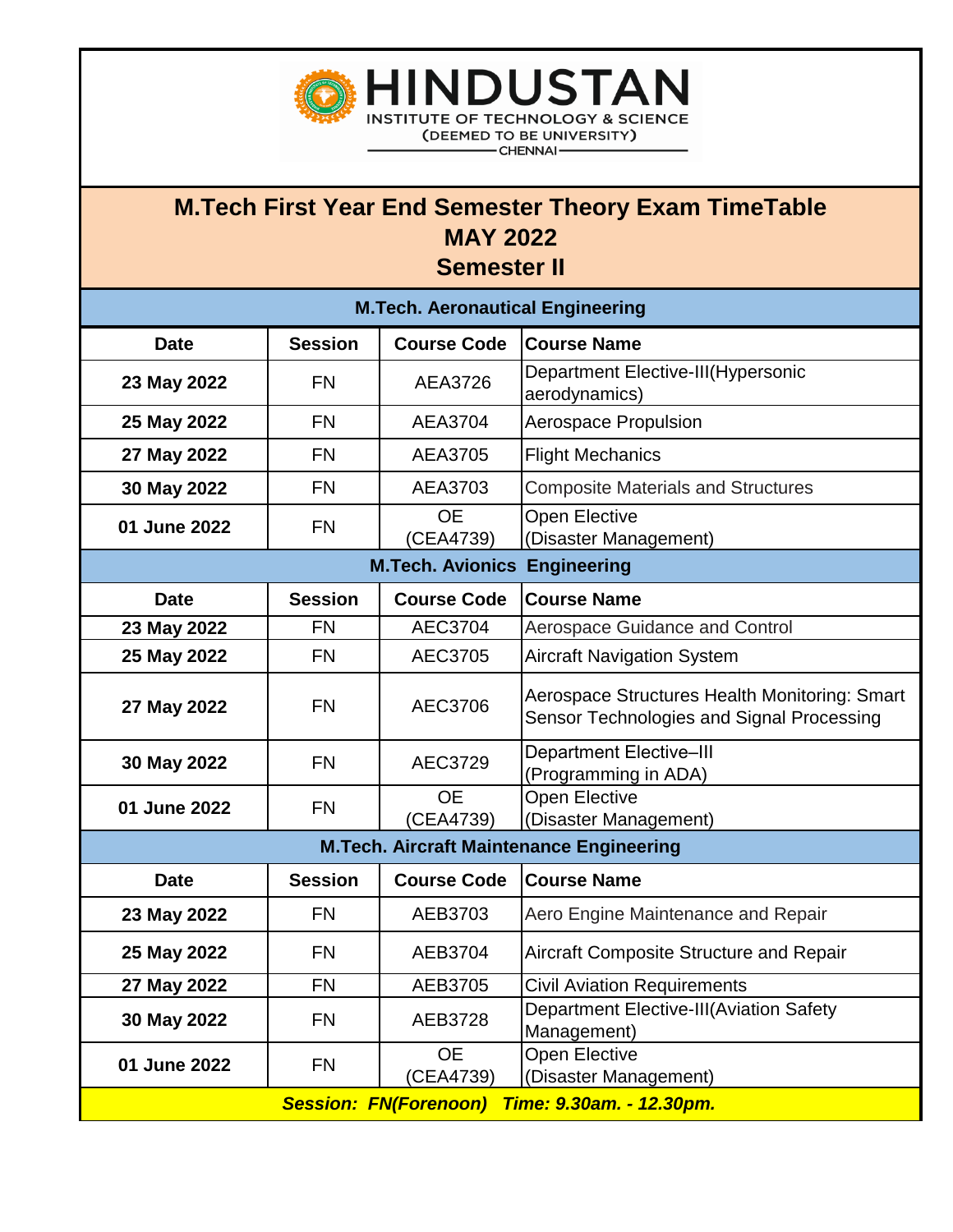

**HINDUSTAN INSTITUTE OF TECHNOLOGY & SCIENCE** (DEEMED TO BE UNIVERSITY)

- CHENNAI -

| <b>M.Tech (DS,AI,CS)</b>                                          |                |                            |                                                                                                 |  |
|-------------------------------------------------------------------|----------------|----------------------------|-------------------------------------------------------------------------------------------------|--|
| <b>Date</b>                                                       | <b>Session</b> | <b>Course Code</b>         | <b>Course Name</b>                                                                              |  |
| 23 May 2022                                                       | <b>FN</b>      | CSB3729/<br><b>CSA3731</b> | (Al Elective+DS Elective) - Principles of Deep<br>Learning / Cyber Elective - Software Security |  |
| 25 May 2022                                                       | <b>FN</b>      | <b>CSA3705</b>             | <b>Advanced Data Base Technology</b>                                                            |  |
| 27 May 2022                                                       | <b>FN</b>      | CSA3703                    | <b>Advanced Operating Systems</b>                                                               |  |
| 30 May 2022                                                       | <b>FN</b>      | <b>CSA3704</b>             | Soft Computing                                                                                  |  |
| 01 June 2022                                                      | <b>FN</b>      | <b>OE</b><br>(CEA4739)     | <b>Open Elective</b><br>(Disaster Management)                                                   |  |
| 03 June 2022                                                      | <b>FN</b>      | <b>CSA3706</b>             | Software Conceptual Design                                                                      |  |
| <b>Session: FN(Forenoon)</b><br>Time: 9.30am. - 12.30pm.          |                |                            |                                                                                                 |  |
| <b>M.Tech. Structural Engineering and Construction Management</b> |                |                            |                                                                                                 |  |
| <b>Date</b>                                                       | <b>Session</b> | <b>Course Code</b>         | <b>Course Name</b>                                                                              |  |
| 23 May 2022                                                       | <b>FN</b>      | <b>CEA4704</b>             | <b>Structural Dynamics And Aseismic Design</b>                                                  |  |
| 25 May 2022                                                       | <b>FN</b>      | <b>CEA4705</b>             | <b>Advanced Design of Structures</b>                                                            |  |
| 27 May 2022                                                       | <b>FN</b>      | <b>CEA4706</b>             | <b>Material Management and Quality Control</b>                                                  |  |
| 30 May 2022                                                       | <b>FN</b>      | <b>CEA4728</b>             | Smart materials and New technologies                                                            |  |
| 01 June 2022                                                      | <b>FN</b>      | <b>OE</b><br>(CEA4739)     | <b>Open Elective</b><br>(Disaster Management)                                                   |  |
| Time: 9.30am. - 12.30pm.<br><b>Session: FN(Forenoon)</b>          |                |                            |                                                                                                 |  |
| <b>M.Tech.Sustainable Environmental Engineering</b>               |                |                            |                                                                                                 |  |
| <b>Date</b>                                                       | <b>Session</b> | <b>Course Code</b>         | <b>Course Name</b>                                                                              |  |
| 23 May 2022                                                       | <b>FN</b>      | <b>CEB4704</b>             | Chemistry & Microbiology for Environmental<br>Engineering                                       |  |
| 25 May 2022                                                       | <b>FN</b>      | <b>CEB4705</b>             | Air Pollution Control & Management                                                              |  |
| 27 May 2022                                                       | <b>FN</b>      | <b>CEB4706</b>             | Environmental Impact and life cycle Assessment                                                  |  |
| 30 May 2022                                                       | <b>FN</b>      | CEB4733                    | <b>Principles of Sustainable Development</b>                                                    |  |
| 01 June 2022                                                      | <b>FN</b>      | <b>OE</b><br>(CEA4739)     | <b>Open Elective</b><br>(Disaster Management)                                                   |  |
| <b>Session: FN(Forenoon)</b><br>Time: 9.30am. - 12.30pm.          |                |                            |                                                                                                 |  |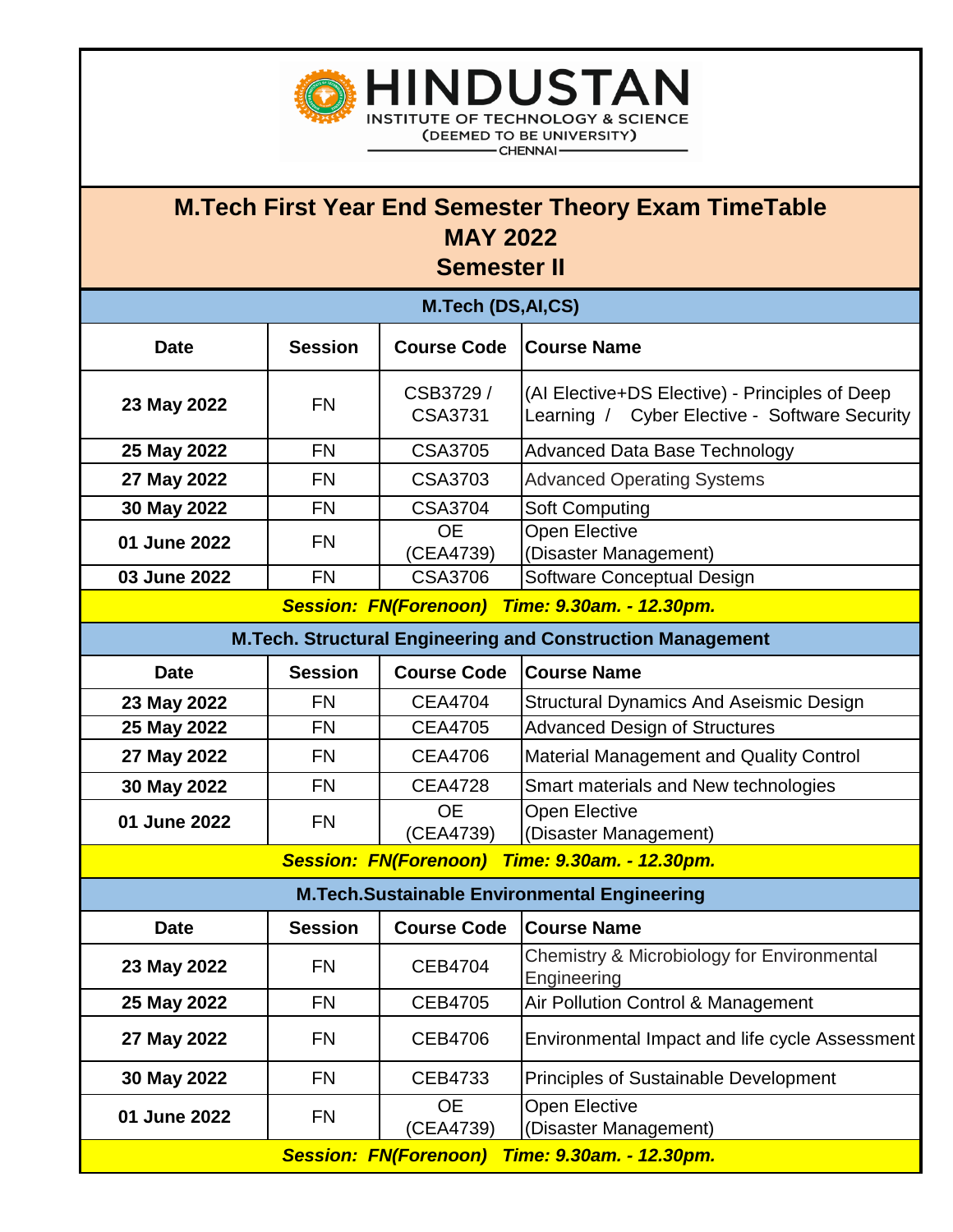

**INSTITUTE OF TECHNOLOGY & SCIENCE** (DEEMED TO BE UNIVERSITY) - CHENNAI -

| <b>M Tech Automotive Technology</b>                      |                |                    |                                                                             |  |  |
|----------------------------------------------------------|----------------|--------------------|-----------------------------------------------------------------------------|--|--|
| <b>Date</b>                                              | <b>Session</b> | <b>Course Code</b> | <b>Course Name</b>                                                          |  |  |
| 23 May 2022                                              | <b>FN</b>      | <b>AUA4704</b>     | <b>Finite Element Methods</b>                                               |  |  |
| 25 May 2022                                              | <b>FN</b>      | <b>AUA4705</b>     | Automotive Systems Components Design                                        |  |  |
| 27 May 2022                                              | <b>FN</b>      | AUA4703            | <b>Vehicle Dynamics</b>                                                     |  |  |
| 30 May 2022                                              | <b>FN</b>      | <b>AUA4733</b>     | <b>Electronic Engine Management System</b>                                  |  |  |
| 01 June 2022                                             | <b>FN</b>      | <b>MEB4745</b>     | <b>COMPUTER SIMULATION OF IC ENGINES</b>                                    |  |  |
| <b>Session: FN(Forenoon)</b><br>Time: 9.30am. - 12.30pm. |                |                    |                                                                             |  |  |
| M.Tech. R & C                                            |                |                    |                                                                             |  |  |
| <b>Date</b>                                              | <b>Session</b> | <b>Course Code</b> | <b>Course Name</b>                                                          |  |  |
| 23 May 2022                                              | <b>FN</b>      | <b>MEC4703</b>     | Air Conditioning System Design                                              |  |  |
| 25 May 2022                                              | <b>FN</b>      | <b>MEC4704</b>     | <b>Computer Simulations of Refrigeration and</b><br>Airconditioning systems |  |  |
| 27 May 2022                                              | <b>FN</b>      | <b>MEC4705</b>     | Air Handling System Design                                                  |  |  |
| 30 May 2022                                              | <b>FN</b>      | <b>MEC4725</b>     | Food Processing Preservation & Transport                                    |  |  |
| 01 June 2022                                             | <b>FN</b>      | <b>AUA4753</b>     | Measurement systems for Automotive<br>applications                          |  |  |
| <b>Session: FN(Forenoon)</b><br>Time: 9.30am. - 12.30pm. |                |                    |                                                                             |  |  |
| <b>M.Tech.DESIGN OF MECHANICAL SYSTEMS</b>               |                |                    |                                                                             |  |  |
| <b>Date</b>                                              | <b>Session</b> | <b>Course Code</b> | <b>Course Name</b>                                                          |  |  |
| 23 May 2022                                              | <b>FN</b>      | <b>MEA4703</b>     | <b>Optimization in Engineering Design</b>                                   |  |  |
| 25 May 2022                                              | <b>FN</b>      | <b>MEA4704</b>     | Theory of Mechanical Vibrations                                             |  |  |
| 27 May 2022                                              | <b>FN</b>      | <b>MEC4705</b>     | Design Practice and Paradigm                                                |  |  |
| 30 May 2022                                              | <b>FN</b>      | <b>MEA4727</b>     | Behavior of Engineering Materials<br>Measurement systems for Automotive     |  |  |
| 01 June 2022                                             | <b>FN</b>      | <b>AUA4753</b>     | applications                                                                |  |  |
| <b>Session: FN(Forenoon)</b><br>Time: 9.30am. - 12.30pm. |                |                    |                                                                             |  |  |